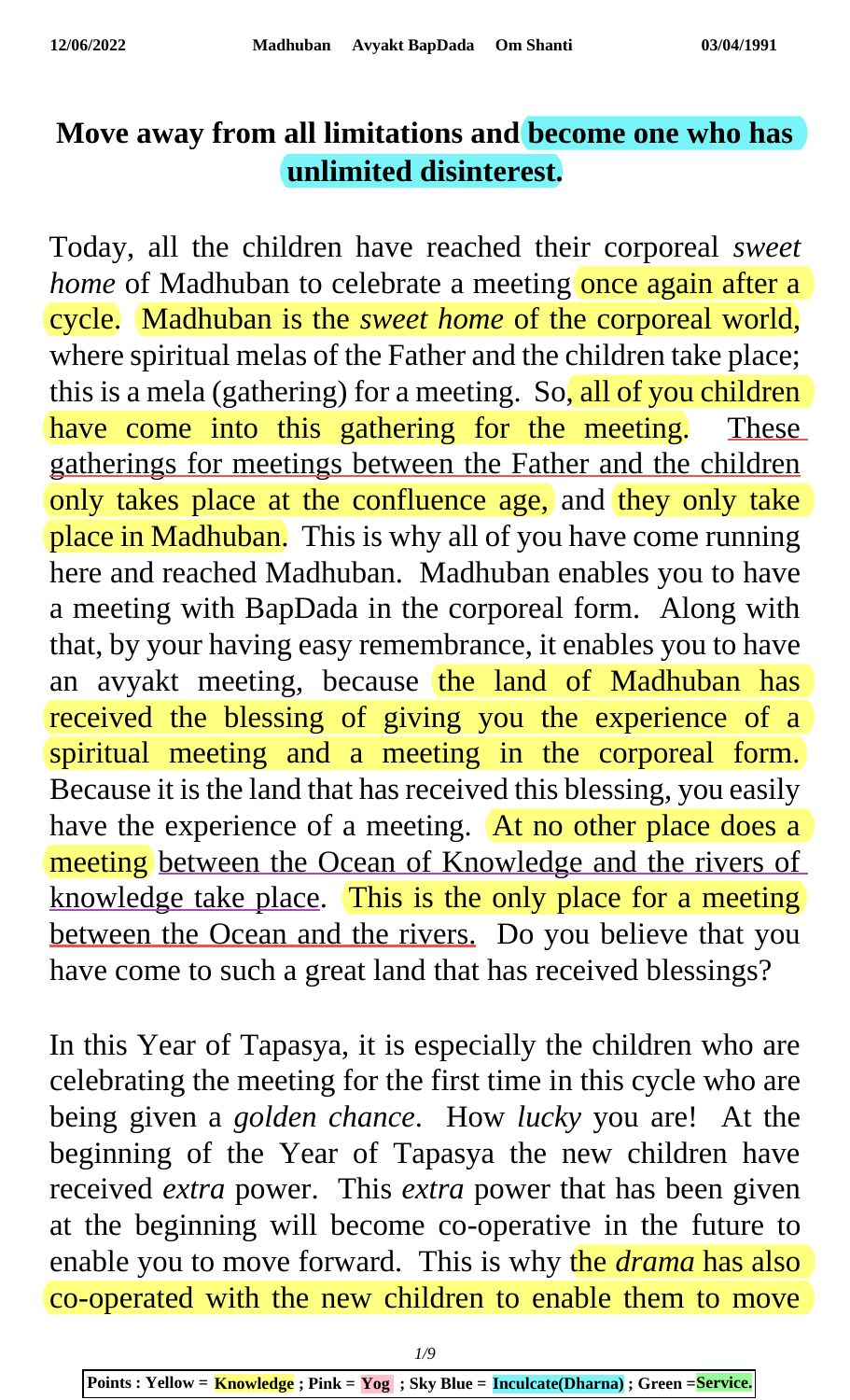forward. Therefore, they will not be able to complain and say, "We came later." No. The Year of Tapasya has also been given a blessing. You have received the right and the *chance* to step on the land of blessings in the Year of Tapasya. This *extra* fortune is not small. You new children have especially received three blessings: of the Year of Tapasya, of the land of Madhuban, and of your efforts. So, how *lucky* you are! Keep the intoxication of this imperishable fortune with you. Let this intoxication not just be with you while you are here, but the Father is imperishable, you elevated souls are imperishable, and so your fortune is also imperishable. Keep the imperishable fortune with you eternally. It is just a matter of paying *attention* to it in an easy way; not *attention* with *tension*. Let there be *attention* easily. And, what is difficult? You have recognised 'My Baba' and you have also accepted Him. You know Him, you have accepted Him, you have experienced Him and you have attained a right, so what is difficult? Simply continue to experience, 'Only the One is my Baba.' This is *full knowledge*.

This entire knowledge, from the beginning, through the middle to the end, is merged in the word 'Baba', because Baba is the Seed. The whole tree is merged in the Seed, is it not? It is possible to forget the expansion, but it is not difficult to remember the essence in the word 'Baba'. It is always easy, is it not? It is not sometimes difficult and sometimes easy. Is Baba always yours or is He yours only sometimes? Since Baba is always yours, remembrance should also always be easy; it is not a difficult thing. God said, "You are Mine", and you said, "You are mine." So, then, what is difficult? This is why new children move ahead even more. Even now, there is still a *chance* for you to move forward. As yet, the bugles for the *final* completion have not been blown. Therefore, fly and continue to make others fly. The way to do this is to stop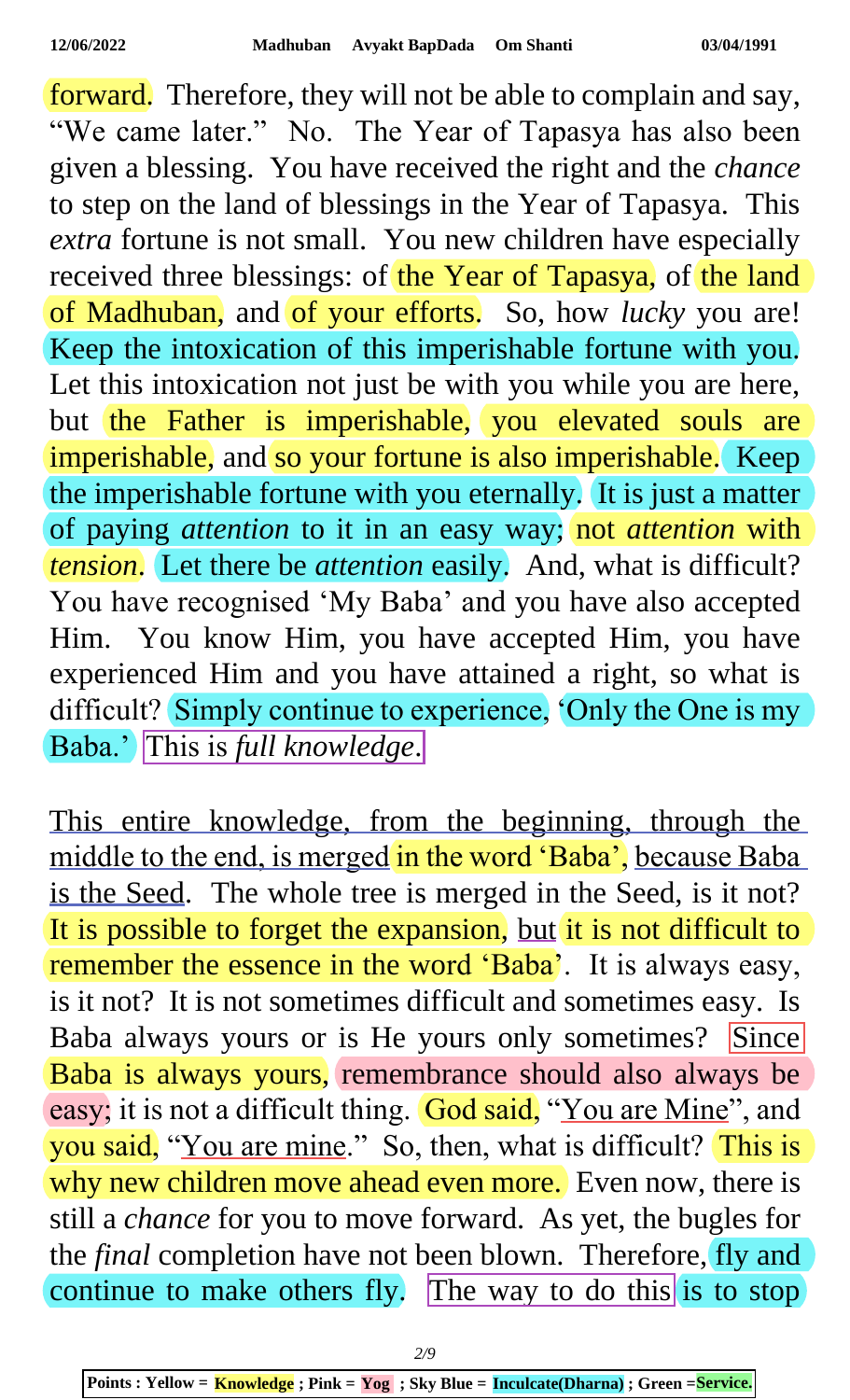waste. Continue to accumulate in your savings account, because for 63 births, you have not been saving, but you have been wasting. All your accounts have diminished by your wasting them. You wasted the treasure of breath, you wasted the treasure of thought, you also wasted the treasure of time, the treasure of virtues, the treasure of powers and you also wasted the treasure of knowledge. So many accounts have become empty! You now have to accumulate in all these accounts. The time to accumulate them is now, and you are also being shown by the Father the easy method to accumulate them. Perishable treasures run out and decrease as you spend them, whereas the more you use all of these treasures for yourself and others with a pure attitude, the more they will increase and accumulate. Here, using the treasures is the way to accumulate them. There, keeping them is the way to accumulate them; here, using them is the way to accumulate them, and so there is a difference. Use your time for an auspicious task for yourself or for others and it will continue to increase. Use knowledge. Similarly, the more you use virtues and powers, the more they will increase. Don't think like other people do; they keep everything in a locker and think that they have accumulated a lot. Similarly, you would also think that you have a lot of knowledge in your intellect, that you also have a lot of virtues and powers. Do not keep these *locked* up! *Use* them! Do you understand the method to use for accumulation? It is to make use of them. *Use* them for yourself, otherwise you will *lose* them. Some children say that they have all the treasures merged in them. However, what is the sign of these being merged in you? To have them merged in you means you have accumulated them. The sign of this is that they are useful for you yourself and for others at times of need. If they are not being used, but you still say you have accumulated a lot, then that is not an accurate way of accumulating them. Therefore, if the method you use is not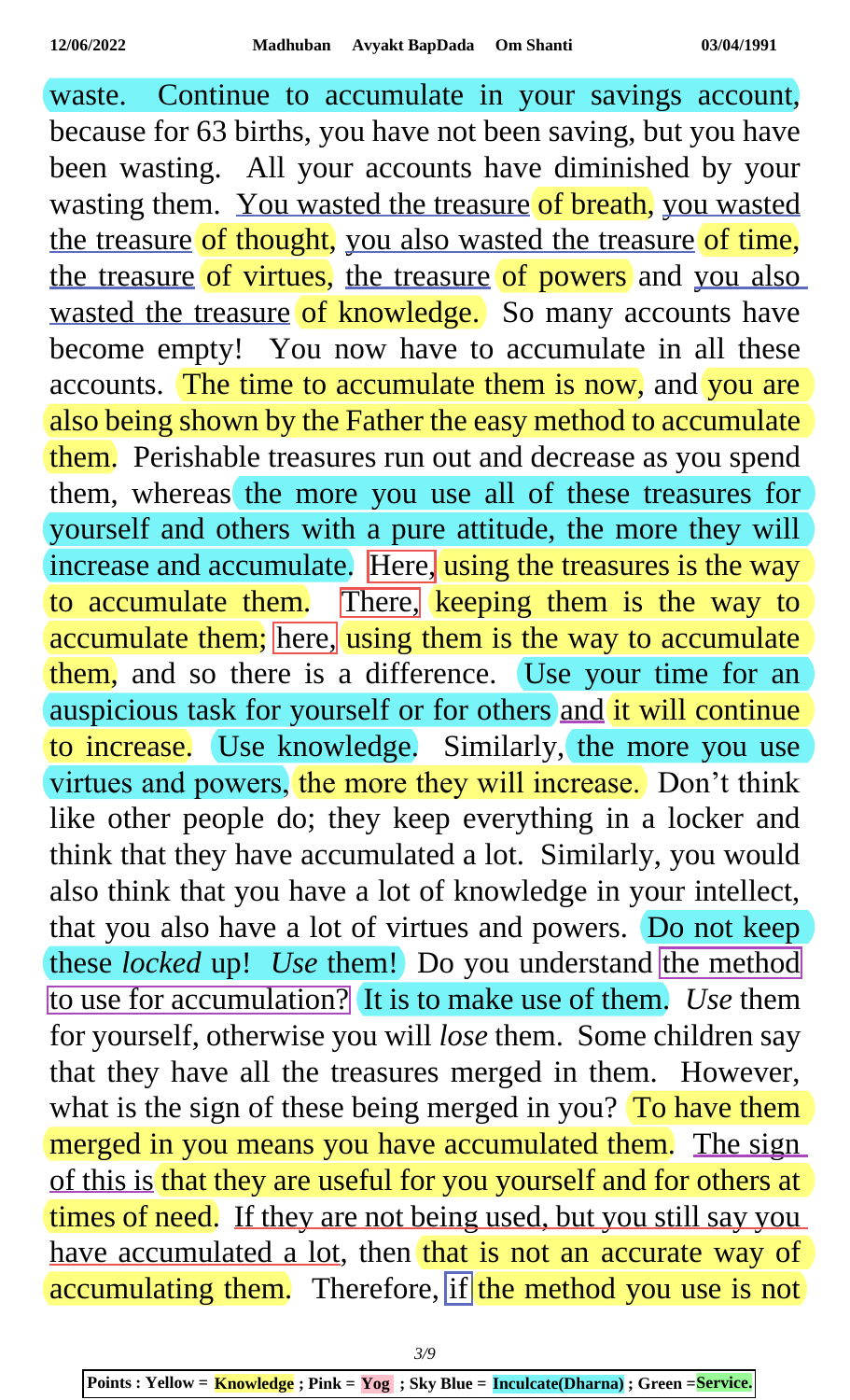accurate, you will not be able to achieve the result of becoming perfect on time. You will be deceived. You will not be successful.

Use the virtues and the powers and they will continue to increase. So, use the method of saving and the method of accumulating. Then the account of waste will automatically be transformed and be used in a worthwhile way. On the path of devotion they have a system of donating physical wealth and using it in a worthwhile way, according to how much they have. Therefore, it continues to increase. Even in devotion, in order to use everything in a worthwhile way, they increase their zeal and enthusiasm. So, in the Year of Tapasya, do not just *check* how much you have wasted - to have wasted something is a different matter - but also *check* how much you have used in a worthwhile way. All the treasures you were told about and also the virtues are gifts from the Father. "This is my virtue, this is my power". Do not make this mistake, even in your dreams. These are gifts from the Father, gifts from God. To consider gifts from God to be yours is  $\alpha$  great sin. Many children often think and speak in ordinary language, "This virtue of mine is not being *used*", or, "I have this power; my intellect is very good, but it is not being *used*." Where did 'mine' come from? To say 'mine' is to make it dirty. Even in devotion they have continued to give this teaching for 63 births: Don't say 'mine', say 'Yours'. Nevertheless, you didn't accept it in that way. On the path of knowledge as well, to say, 'Yours', but to consider it to be 'mine' is cheating and it will not work here. Therefore, to consider a holy 'prasad' from God to be yours means to be arrogant and disrespectful. Don't ever forget the word 'Baba, Baba'. Baba has given power, Baba has given the intellect. It is Baba's task, it is Baba's *centre*; everything belongs to Baba. Don't think: This is my *centre*. I created the centre, so I have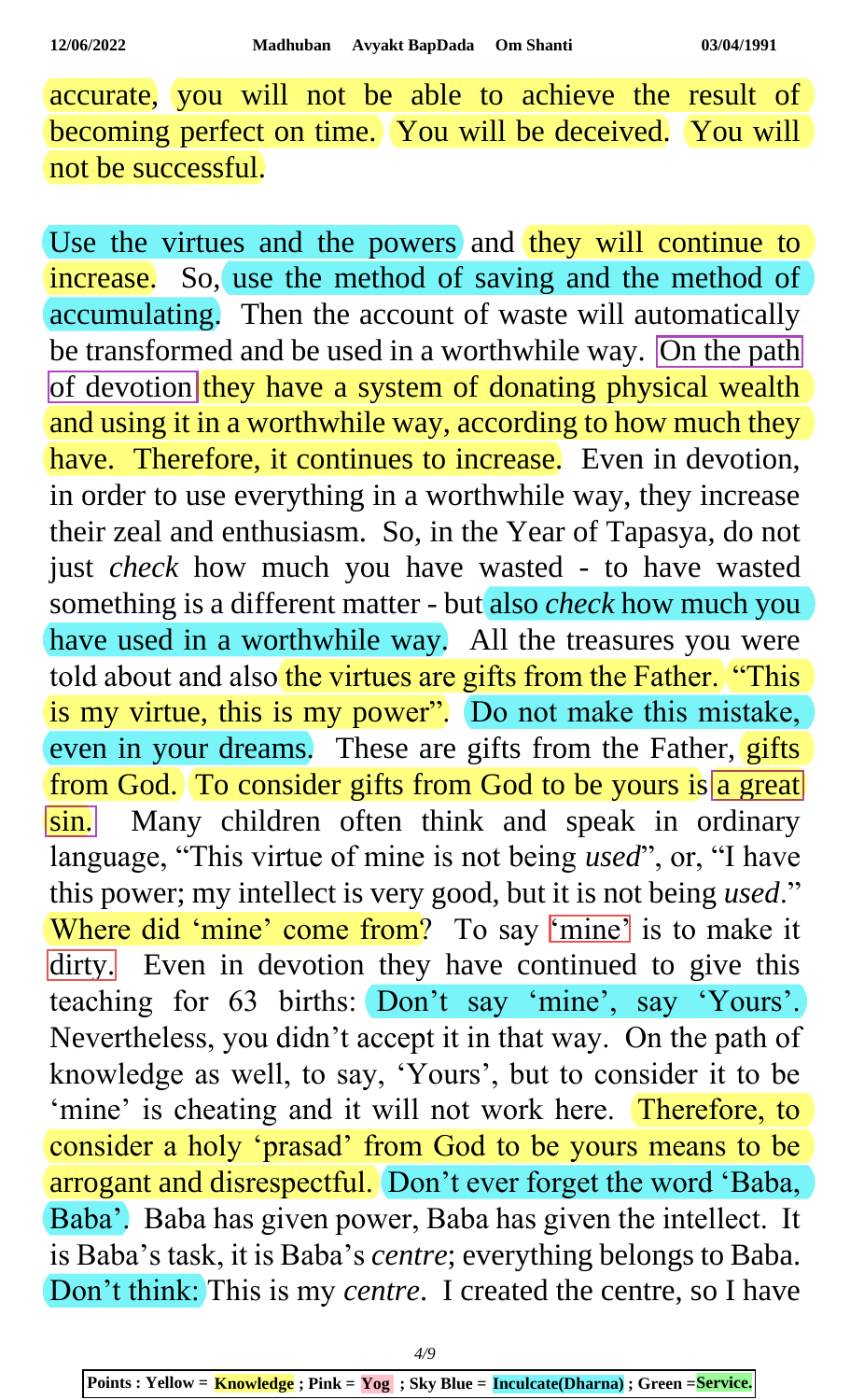a right to it. Where did the word 'mine' come from? Is it yours? Have you carefully kept a bundle aside? Many children show such intoxication: I have had the building constructed for the *centre*, so I have a right to it. However, whose *centre* did you construct? It is Baba's *centre*, is it not? If you have surrendered it to Baba, how can it be yours? How can there be 'mine'? When your intellect changes, you say, "This is mine." By saying, 'mine, mine', you dirtied it. Do you want to become dirty again? Do you remember the first promise you made to the Father for your Brahmin life, when you became a Brahmin? Have the new ones made a promise or only the old ones? You new ones who have now come have also come as old ones, have you not? You have come after completing the *form* about having faith in the intellect, have you not? So, everyone's first promise was: Mind, body, intellect and wealth are Yours. Did all of you make this promise?

If you are going to make a promise now, raise your hands! Those who think, "Something has to be kept aside for the future, how can we give everything to the Father? We have to keep something aside". Those who think this is a sensible thing to do, raise your hands! Have you kept something aside? Be careful! Afterwards, do not say, "Who saw us anyway?" "Who is going to see me in such a crowd?" Baba has a very *clear TV*. You cannot be hidden from that. Therefore, if you want to keep a little aside after careful consideration, then by all means keep it. What do the Pandavas think? Should you keep a little aside? Think about it very carefully. Those who wish to keep a little aside, raise your hands now! You will be saved. Otherwise, later you will be shown this time, this gathering and your nodding. Never let there be any consciousness of "mine". When you say Bap (Father), sin (pap) finishes. When you do not say Bap, sin (pap) is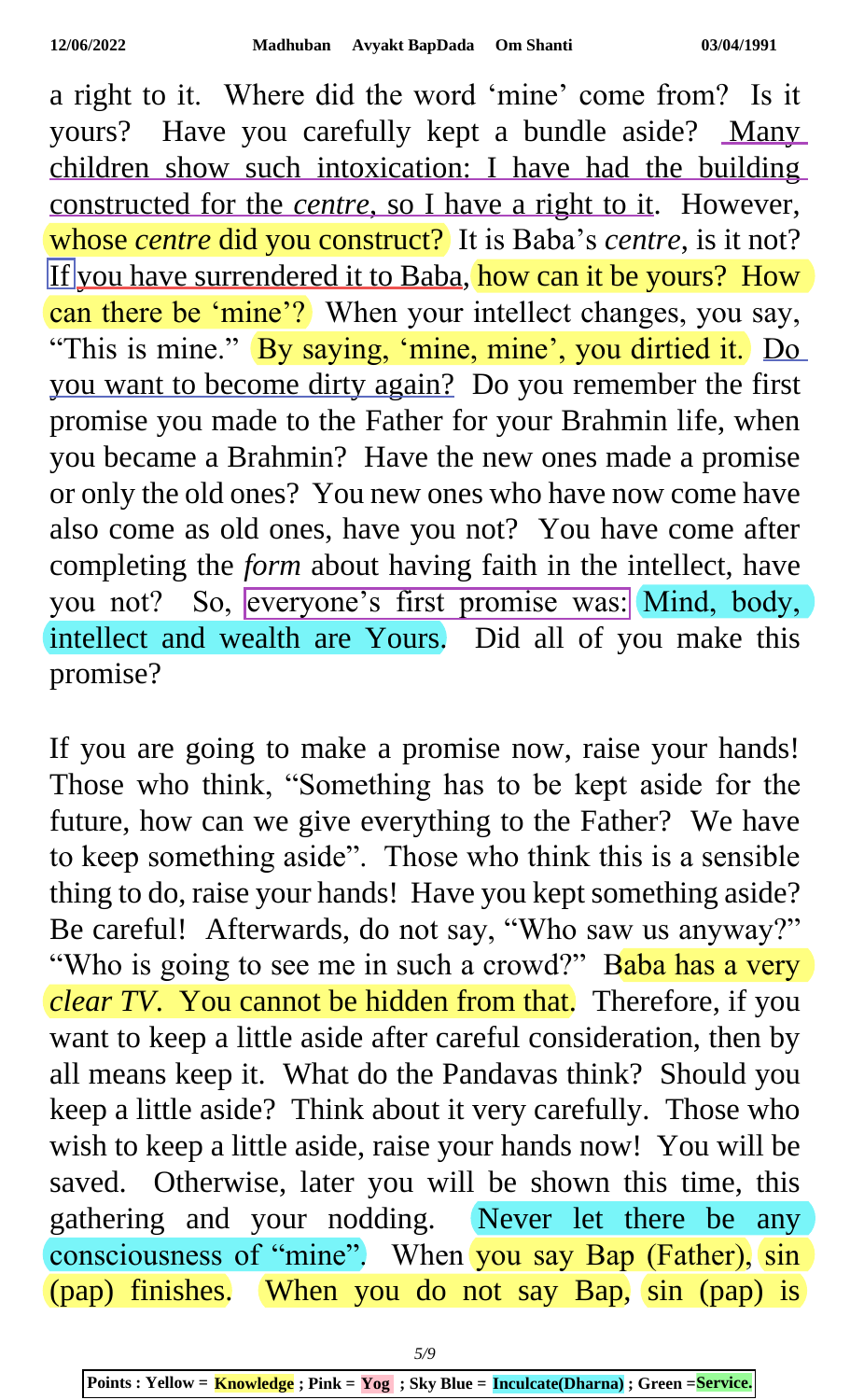committed. When you become influenced by sin, your intellect doesn't work. No matter how much someone tries to explain to you, you say, "No, this is *right*, this has to happen, this has to be done." Even the Father feels mercy because you are under the influence of sin at that time. When the Father is forgotten, sin is committed. Because you are under the influence of sin, you do not understand what you are doing and saying. Constantly stay conscious with knowledge. Don't come under the force of any sin. In between, this wave of Maya comes in. You new ones need to keep yourselves safe from this. Don't be caught up in any consciousness of 'mine, mine'. When souls get a little older, they have a lot of Maya with the consciousness of 'mine, mine'. 'My ideas'. However, since even the intellect is not yours, where did your idea come from? So, do you understand what the way to accumulate is? Use it for a task. Use it in a worthwhile way. Use your Godly sanskars in a worthwhile way and the sanskars of waste will go away. When you don't use your Godly sanskars for a task, they simply remain in your *locker*, and the old sanskars continue to work. Many have the habit of keeping everything in a *bank* or in their cupboards. They have many very beautiful clothes, money and things and yet they will only *use* the old things. They love their old things, and so the things in the cupboard simply remain in the cupboard, and they go out using just the old things. Do not continue to *use* your old sanskars and let the Godly sanskars simply remain in the *locker* of your intellect. Use them for a task; use them in a worthwhile way. So keep a *chart* of how much you used everything in a worthwhile way. To use something in a worthwhile way means to use it and increase it. Use everything in a worthwhile way with your mind, with your words, in relationships and with contacts, with actions, with your elevated company and with your extremely powerful attitude. Do not just think, "My attitude is always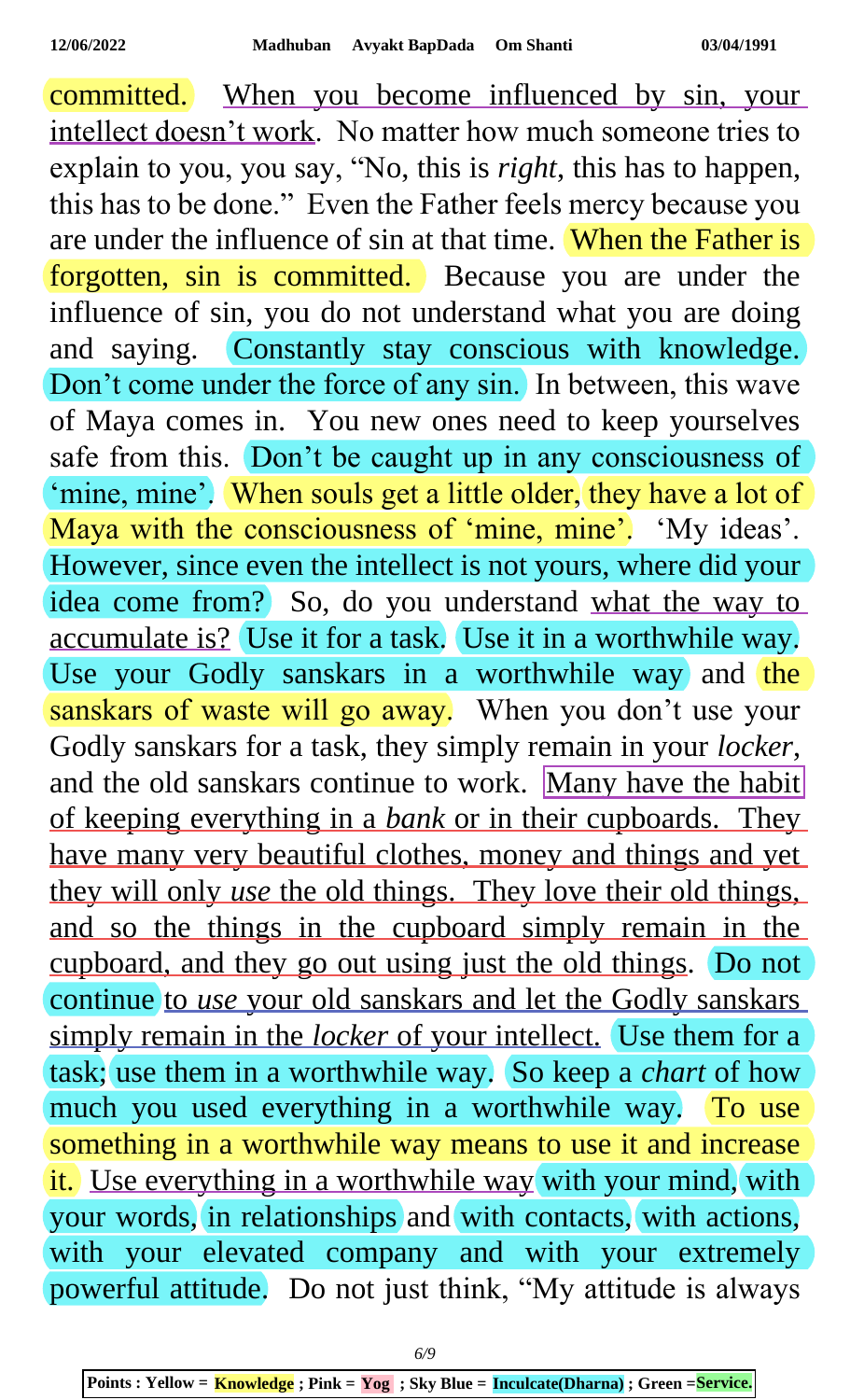very good." So, how much of it was used in a worthwhile way? "My sanskars are those of peace anyway." So, how much were they put to use in a worthwhile way? Did you use them? By adopting the method of using them for a task, you will easily experience the success of becoming perfect. To use something in a worthwhile way is the key to success. Do you understand what you have to do? Do not be happy with just yourself: "I am very good and virtuous, I can give very good lectures, I am a very good gyani soul and my yoga is very good." So, if it is that good, then *use* it! Use it in a worthwhile way. Use it for a task and increase it. It will continue to increase without any effort, and you will then use it in comfort for 21 births. You will not have to make any effort there.

This is an unlimited gathering. (Om Shanti Bhavan was fully packed and, therefore, some people had to sit in the Meditation Hall and History Hall. The hall was too small.) There is the praise of your memorial mentioned in the scriptures: First, water was put into a glass, then it was put into a pot, then into a pond, then, from the pond it flowed into the river. Where did it finally go? Into the ocean. So this gathering first took place in the *history hall*, then in the *meditation hall* and it is now taking place in Om Shanti Bhavan. Now, where is it going to take place? However, this does not mean that you cannot experience an avyakt meeting without a corporeal meeting. The practice of the avyakt meeting has to increase according to the time, and you do have to increase it. The Dadis became merciful and had special mercy for the new ones. However, increase the experience of the avyakt. That will be useful to you at the right time. Look, BapDada is still now playing the *part* of the corporeal meeting for the new children, but until when will this continue?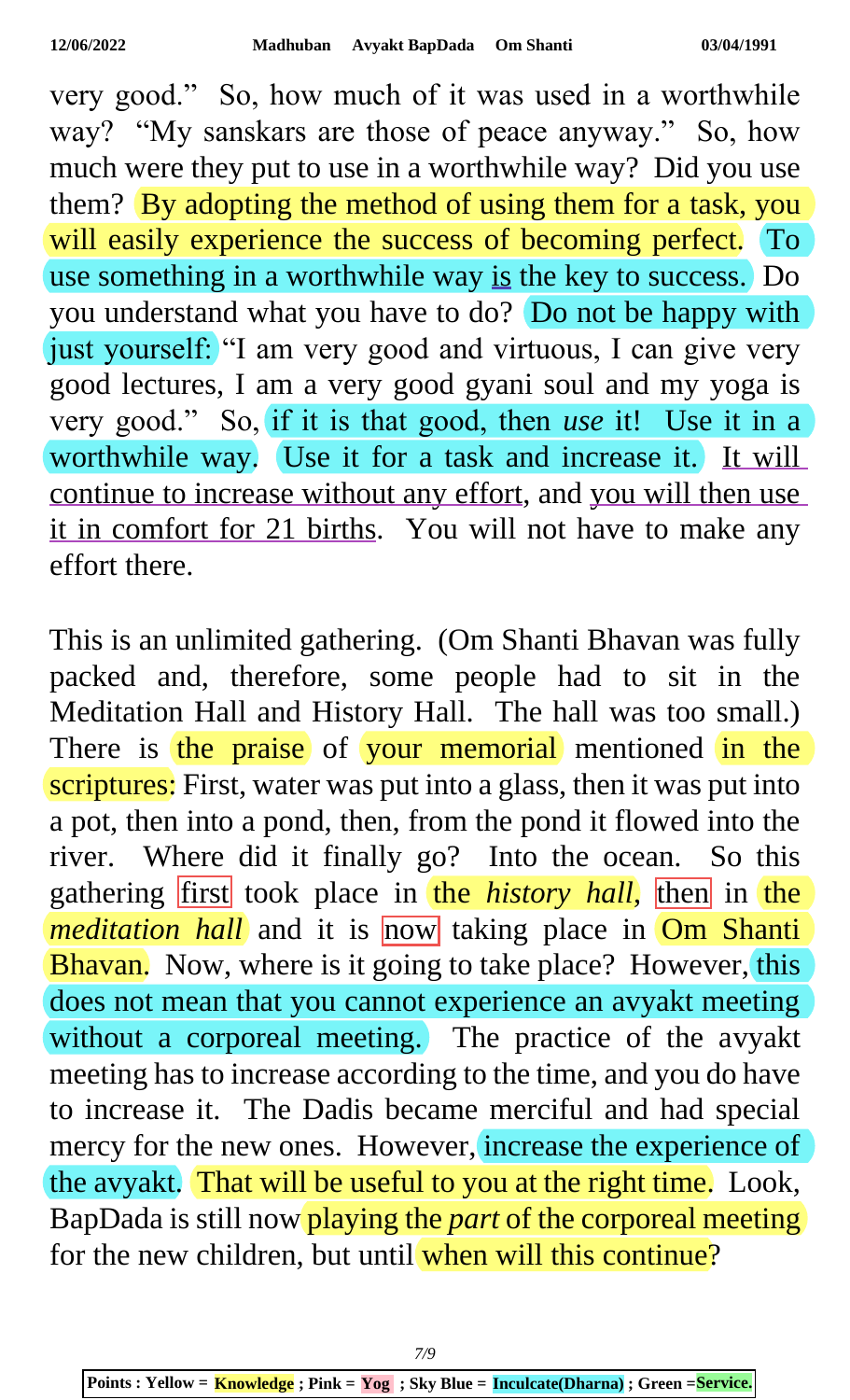So, are all of you happy and content? Are you content with staying outside too? This too is *part* of the *drama*. Since you say that the whole of Abu will belong to you, how is this going to happen? So, first of all, at least place your feet there! Then the places that are called the dharamshalas will all become yours. Look, even in the foreign lands, it has already begun to happen. The *churches* are not used so much and so they have *offered* them to the Brahma Kumaris to use. So people offer those big places they have but are not able to run to you to use. So the feet of the Brahmins are being placed in every place. There is significance in this too. Therefore Brahmins play a *part* of the *drama* in setting their feet there. So, what will you do when the whole of Abu becomes yours? They themselves will *offer* it to you, saying, "You look after it." They will say, "Look after us and also look after the ashrams." Therefore, whatever *part* you receive at any time, play that *part* with happiness. Achcha.

To the chatrak souls everywhere who celebrate a meeting and imbibe the jewels of knowledge, to the elevated souls who celebrate a meeting in the subtle form and the corporeal form, to the souls who use all the treasures in a worthwhile way and become embodiments of success, to the souls who have unlimited disinterest and who constantly have the consciousness of 'My Baba' and have no trace of any limited consciousness of 'mine', to the children who constantly attain the success of becoming complete by using the accurate method, BapDada's love, remembrance and namaste.

**BapDada speaking to Dadis:** There should always be new *scenes*, should there not? This was also a new *scene* in the drama and it was *repeated*. Did you ever think that this *hall* would also become small? You wouldn't like to have the same *scene* all the time. You would like to see a new *scene* sometimes. This is also spiritual splendour, is it not? The